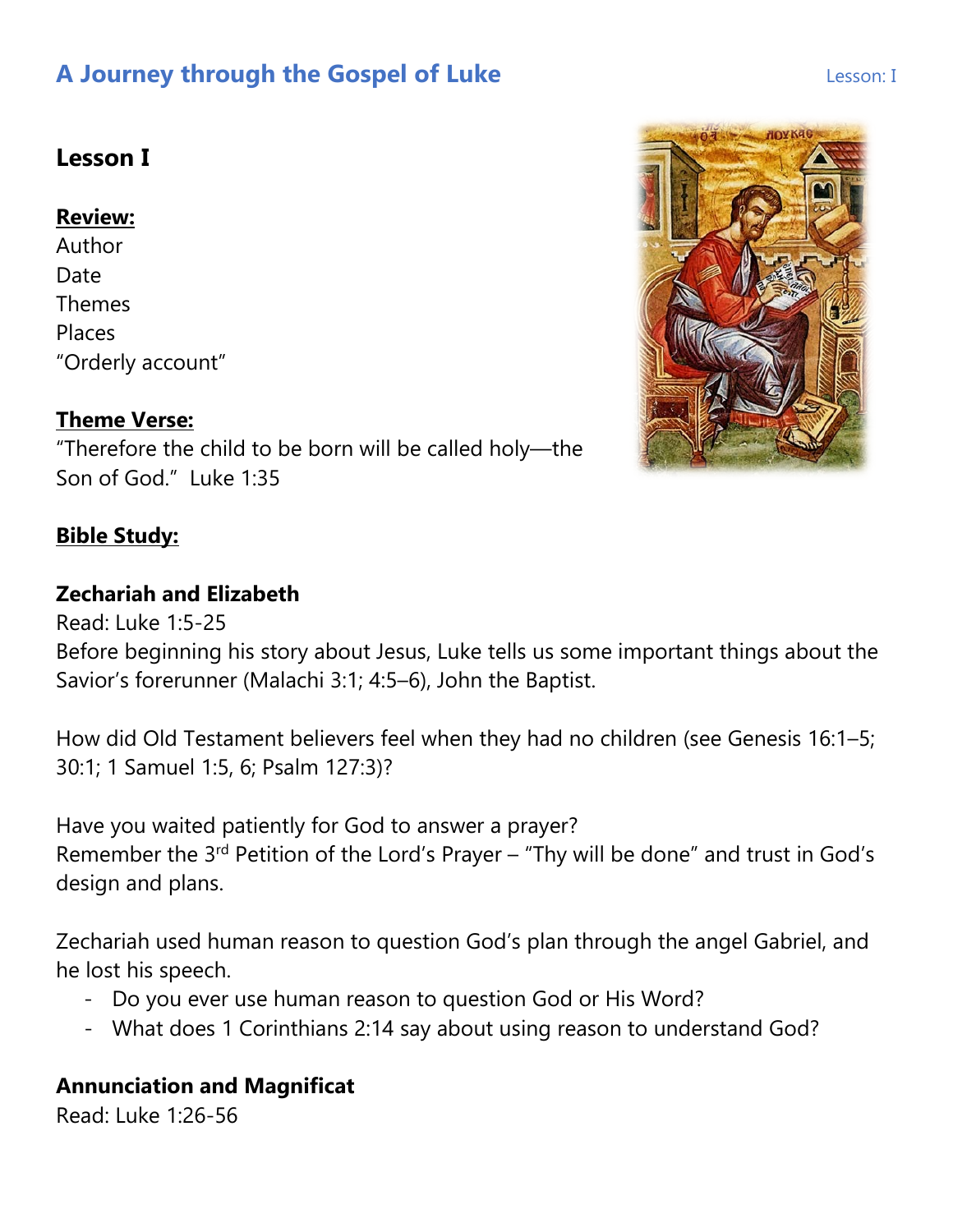God chose Mary to be the virgin mother of the Messiah. Her Son would be the "Son of the Highest," that is, true God. Mary could not understand the mystery of her Son's birth (incarnation or God becoming human), but she believed God's Word and humbly submitted to His will. Her song of praise is called the Magnificat (Latin for "magnifies," which is in the first line of the song).

What does the Bible say about Jesus being born of a virgin (see Isaiah 7:14; Matthew 1:18–25)?

Consider how the angel Gabriel spoke with Zachariah, a priest, and now with a young girl. What was similar and different? How is the Virgin Mary an example for all Christians?

| ". The Angelic Announcements of the births (1.5-50)<br><b>About John (1:5-25)</b> | <b>About Jesus (1:26-38)</b>                                    |
|-----------------------------------------------------------------------------------|-----------------------------------------------------------------|
| The parents introduced, expecting no                                              | The parents introduced, expecting no                            |
| child (because barren) (vss 5-10)                                                 | child (because unmarried) (vss 26-27)                           |
| Appearance of the angel (vs 11)                                                   | Entrance of the angel (vs 28)                                   |
| Zechariah is troubled (12)                                                        | Mary is troubled (vs 29)                                        |
| "Do not fear " (vs $13$ )                                                         | "Do not fear " (30)                                             |
| Your wife will bear a son (vs 13)                                                 | You will bear a son (vs 31)                                     |
| You shall call him John (vs 13)                                                   | You shall call him Jesus (vs 31)                                |
| He shall be great before the Lord (vs 15)                                         | He shall be Great (vs 32)                                       |
| Zechariah's question: "How shall I know?"<br>(vs 18)                              | Mary's question: "How shall this be?" (vs<br>34)                |
| Angel's answer: I have been sent to<br>announce this to you (vs 19)               | Angel's answer: The Holy Spirit will come<br>upon you (vs 35)   |
| Sign given: You shall become mute (vs 20)                                         | Sign given: Your aged cousin Elizabeth<br>has conceived (vs 36) |
| Zechariah's forced silence (vs 22)                                                | Mary's spontaneous answer (vs 38)                               |
| Refrain A: Zechariah "went back" (vs 23)                                          | Refrain A: The angel "went away" (vs $38$ ) <sup>1</sup>        |

Following is a chart from Dr. Arthur Just:

### I. **The Angelic Announcements of the Births (1:5–56)**

<span id="page-1-0"></span><sup>1</sup> Just, A. A., Jr. (1996). *[Luke 1:1–9:50](https://ref.ly/logosres/cphcluke?ref=Page.p+44&off=45&ctx=n+Infancy+Narrative%0a%7EI.+The+Angelic+Annou)* (p. 44). St. Louis, MO: Concordia Pub. House.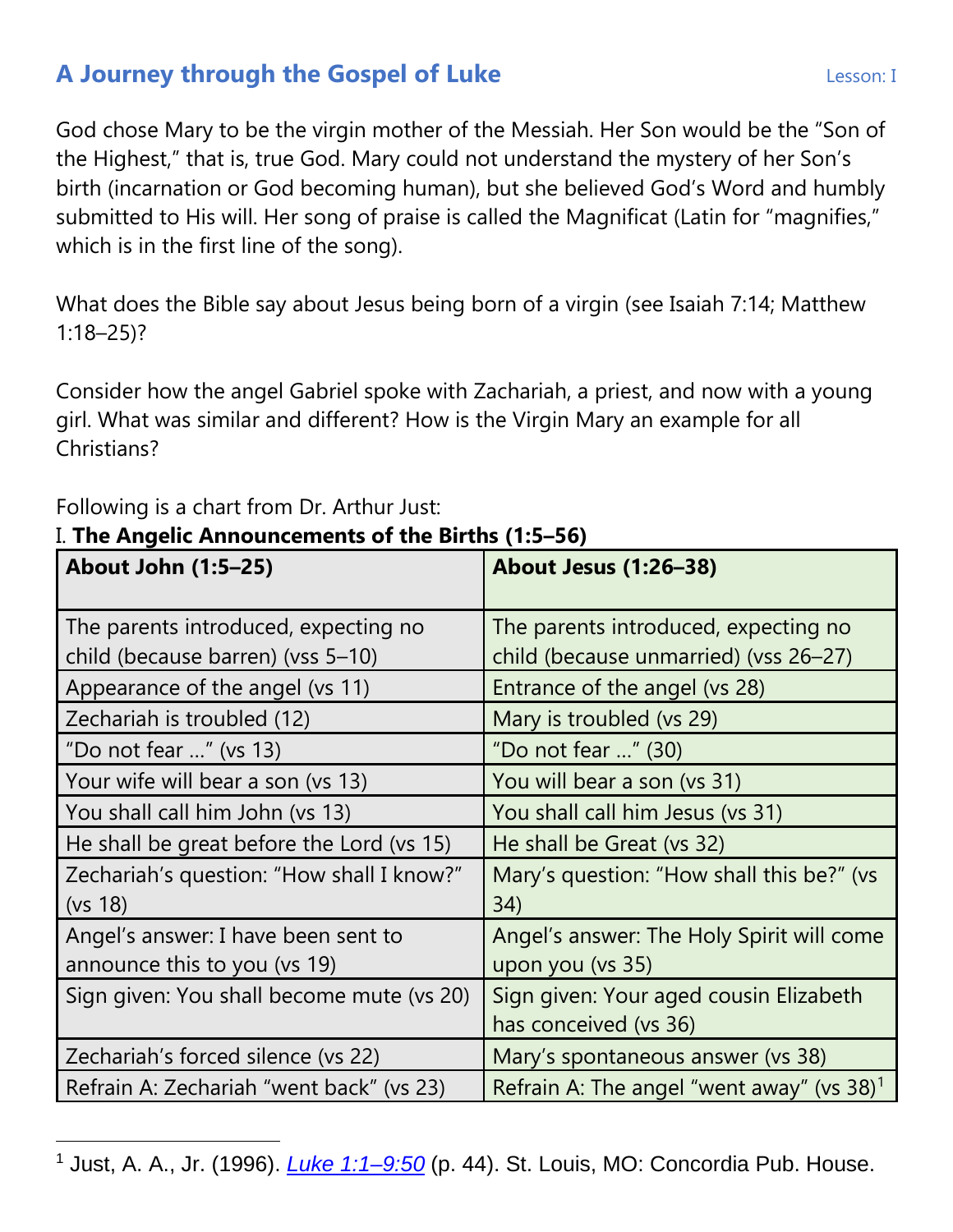### **Birth of John the Baptist**

Read: Luke 1:57-80

Zechariah and Elizabeth took their eight-day old baby to be circumcised and given his name at the temple in Jerusalem. All the people expected he would be named after his father, but they followed God's instructions and named him John. Zechariah begins to speak and immediately "blesses the Lord" (Benedictus – Latin for "blessed be").

### **Birth of Jesus the Christ**

Read: Luke 2:1-14

Luke's Christmas story is familiar and dear to all Christians. It is also the turning point in the world's history. Caesar Augustus, the mighty ruler of the Roman Empire, unknowingly helped carry out God's plan that the Savior should be born in Bethlehem (Micah 5:2). Only a few lowly shepherds heard the wonderful message of the Savior's birth preached by an angel (Luke 2:8–11).

- Why was Jesus born at Bethlehem (Matthew 2:5–6)?
- What does this fact prove about the Bible (Micah 5:2)?
- Why was Jesus born in such humble circumstances (2 Corinthians 8:9)?
- Why did the angel call his message "good news of great joy" (Luke 2:10)?

### **Shepherds at the Manger**

Read: Luke 2:15-20

The shepherds were some of the believing Israelites who waited in hope for the Messiah's coming. The angel's message awakened a desire to see and worship the holy child. The shepherds laid aside their earthly tasks for a while and hurried to the place where they would find their Savior. Later, they shared the good news of the Messiah's birth with others and returned to their daily tasks thanking and praising God.

- Where can Christ be found today? Why do many people not find Him (see Romans 10:5–21)?
- Why do we take every opportunity to tell others about Jesus?
- We sing the Christmas hymn, "Angels We Have Heard On High" (LSB 368), but do you remember singing or saying the Gloria in Excelsis during a worship service?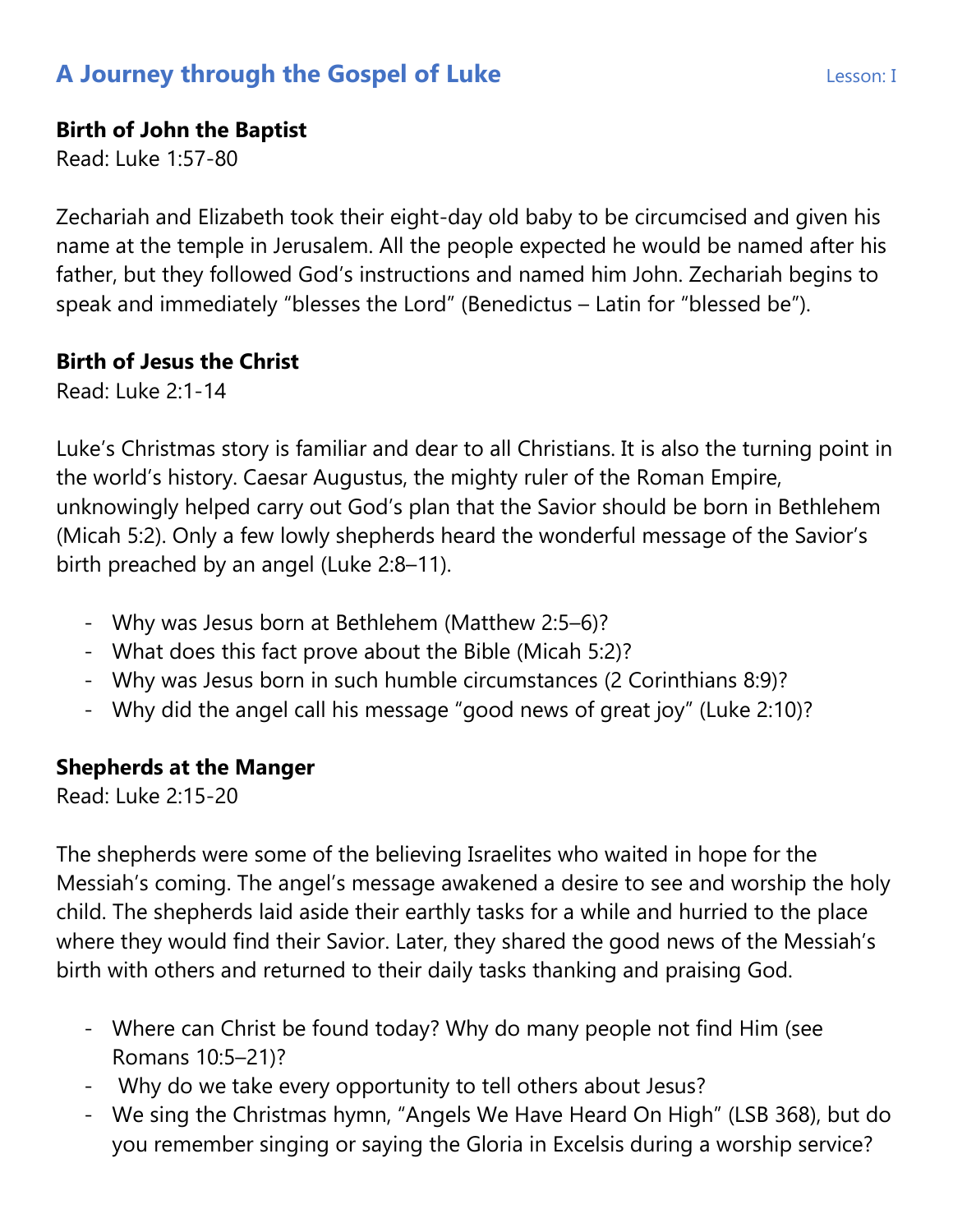### **Simeon and Anna**

Read: Luke 2:22-38

Forty days after His birth, Jesus was taken to Jerusalem to be presented to the Lord in the temple (see Leviticus 12). Simeon and Anna longed for the coming of the Messiah. Simeon took Jesus into his arms and praised God in a hymn known as the Nunc Dimittis (Luke 2:29–32). The prophetess Anna likewise spoke to others about this child (v. 38).

- To redeem mankind, Christ put Himself under God's Law to fulfill it (Galatians 4:4–5). What requirements of the Law did Jesus fulfill according to Luke 2:21–24?
- How is the Nunc Dimittis (vv. 29–32) used in church services? What does it express?

## **Jesus the Child**

Read: Luke 2:40-52

God revealed only one incident about Jesus' childhood. At the age when many children today are prepared for confirmation, Jesus studied the Holy Scriptures. Even as a boy, He faithfully applied God's Word.

- At twelve, a Jewish boy assumed full responsibility for his spiritual life. How does this parallel confirmation? Why is confirmation not the end of our religious training?
- What were the first recorded words of Jesus? What did He mean by them?

### **Closing**

- Add the babies and toddlers to your daily prayers; ask God to lift them up to be believers after His own heart;
- Side by side, look at Luke and the Divine Service from a Lutheran hymnal to see how this Gospel is "sung"; (Included is a brief order of Divine Service)
- **Read Luke 3:1–5:11** to prepare for the next lesson.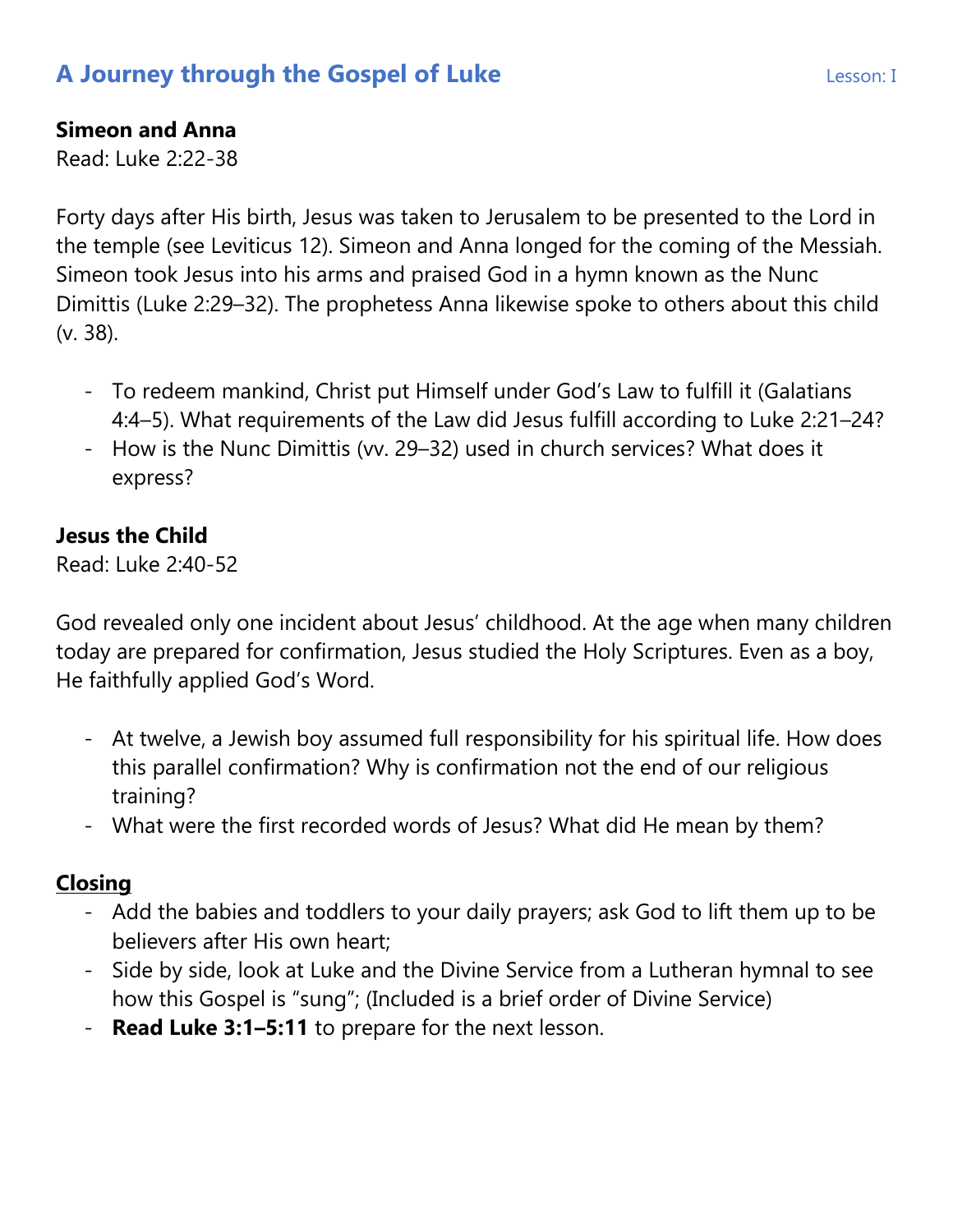# Confession and Absolution

#### **Invocation**

- **P** In the name of the Father and of the  $\pm$  Son and of the Holy Spirit.
- C **Amen.**
- P Beloved in the Lord! Let us draw near with a true heart and confess our sins unto God our Father, beseeching Him in the name of our Lord Jesus Christ to grant us forgiveness.
- $\mathbf{P}$  Our help is in the name of the Lord,
- C **who made heaven and earth.**
- $\mathbf{P}$  I said, I will confess my transgressions unto the Lord,
- C **and You forgave the iniquity of my sin.**
- P O almighty God, merciful Father,
- C **I, a poor, miserable sinner, confess unto You all my sins and iniquities with which I have ever offended You and justly deserved Your temporal and eternal punishment. But I am heartily sorry for them and sincerely repent of them, and I pray You of Your boundless mercy and for the sake of the holy, innocent, bitter sufferings and death of Your beloved Son, Jesus Christ, to be gracious and merciful to me, a poor, sinful being.**
- P Upon this your confession, I, by virtue of my office, as a called and ordained servant of the Word, announce the grace of God unto all of you, and in the stead and by the command of my Lord Jesus Christ I forgive you all your sins in the name of the Father and of the  $+$  Son and of the Holy Spirit.
- C **Amen.**

### Service of the Word

#### **Introit**

#### **Kyrie**

C **Lord, have mercy upon us. Christ, have mercy upon us. Lord, have mercy upon us.**

#### **Gloria in Excelsis**

- **P** Glory be to God on High,
- C **and on earth peace, goodwill toward men. We praise Thee, we bless Thee, we worship Thee. we glorify Thee, we give thanks to Thee, for Thy great glory. O Lord God, heav'nly King, God the Father Almighty. O Lord, the only-begotten Son, Jesus Christ; O Lord God, Lamb of God, Son of the Father, that takest away the sin of the world, have mercy upon us. Thou that takest away the sin of the world, receive our prayer. Thou that sittest at the right hand of God the Father, have mercy upon us. For Thou only art holy; Thou only art the Lord. Thou only, O Christ, with the Holy Ghost, art most high in the glory of God the Father. Amen.**

#### **Salutation and Collect of the Day**

#### **Old Testament Reading**

**Psalm**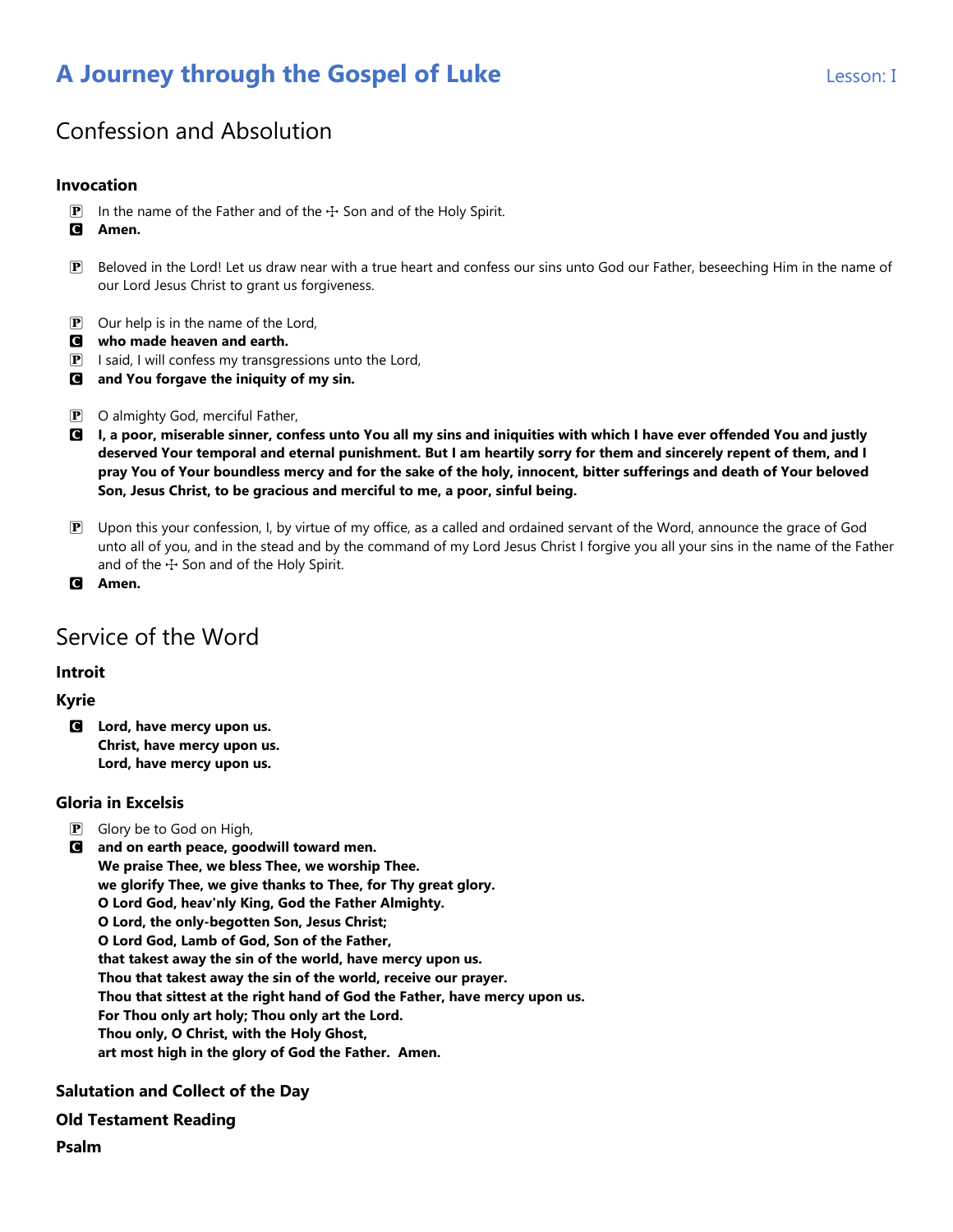**Second Reading Holy Gospel Nicene Creed Sermon Offering Prayer of the Church**

## Service of the Sacrament

### **Preface**

#### **Lord's Prayer**

**P** Our Father who art in heaven, hallowed be Thy name, Thy kingdom come, Thy will be done on earth as it is in heaven; give us this day our daily bread; and forgive us our trespasses as we forgive those who trespass against us; and lead us not into temptation, but deliver us from evil.

C **For Thine is the kingdom and the power and the glory forever and ever. Amen.**

### **The Words of Our Lord**

#### **Pax Domini**

- $\mathbf{P}$  The peace of the Lord be with you always.
- C **Amen.**

#### **Agnus Dei**

C **O Christ, Thou Lamb of God, that takest away the sin of the world, have mercy upon us. O Christ, Thou Lamb of God, that takest away the sin of the world, have mercy upon us. O Christ, Thou Lamb of God, that takest away the sin of the world, grant us Thy peace. Amen.**

#### **Distribution**

#### **Nunc Dimittis**

C **Lord, now lettest Thou Thy servant depart in peace according to Thy word, for mine eyes have seen Thy salvation, which Thou hast prepared before the face of all people, a light to lighten the Gentiles and the glory of Thy people Israel. Glory be to the Father and to the Son and to the Holy Ghost, as it was in the beginning, is now, and ever shall be, world without end. Amen.**

#### **Salutation and Benedicamus**

- $\mathbf{P}$  The Lord be with you.
- C **And with thy spirit.**
- A Bless we the Lord.
- C **Thanks be to God.**